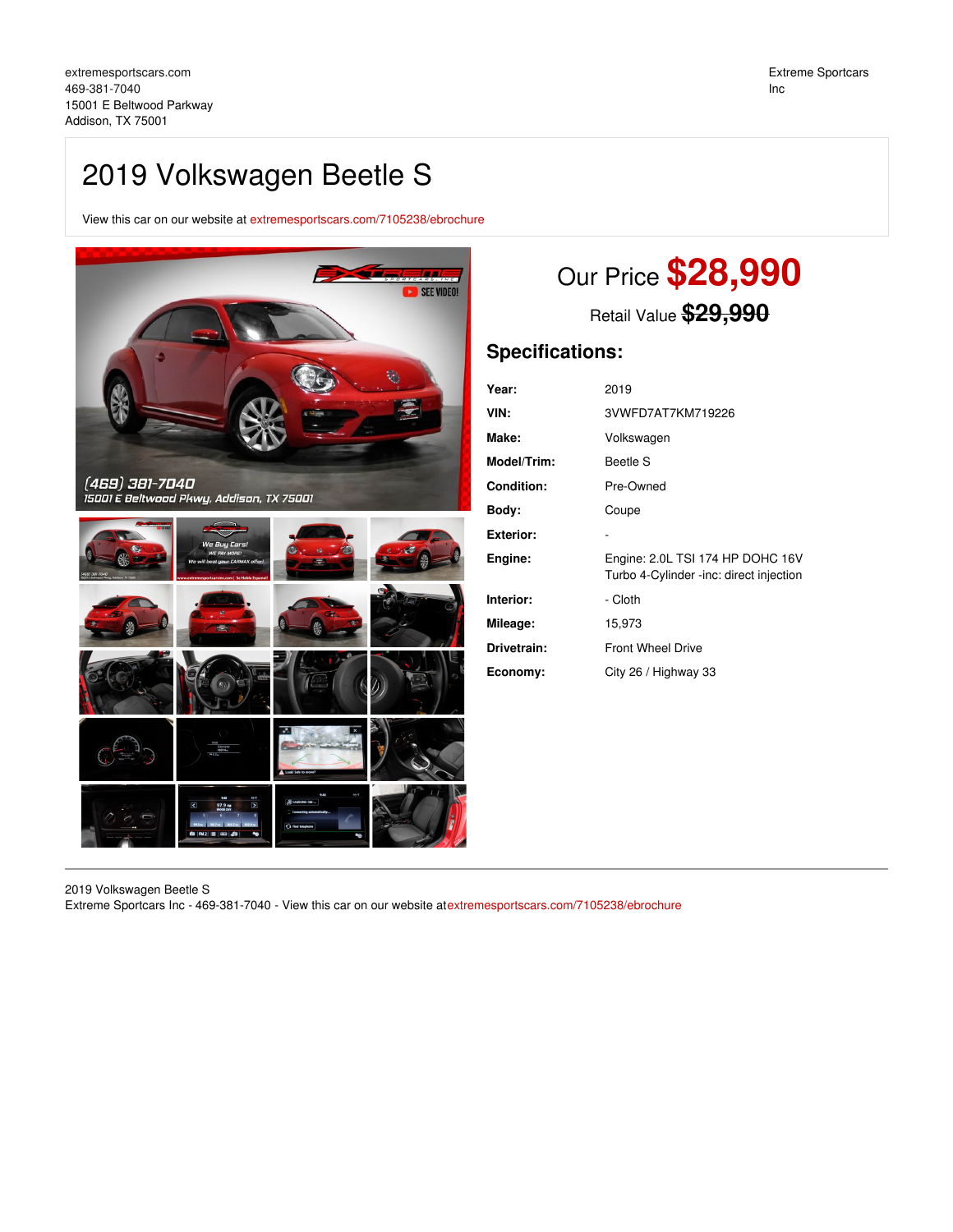



#### 2019 Volkswagen Beetle S

Extreme Sportcars Inc - 469-381-7040 - View this car on our website at[extremesportscars.com/7105238/ebrochure](https://extremesportscars.com/vehicle/7105238/2019-volkswagen-beetle-s-addison-tx-75001/7105238/ebrochure)

## **Installed Options**

## **Interior**

- 2 12V DC Power Outlets- 2 Seatback Storage Pockets
- 50-50 Folding Bench Front Facing Fold Forward Seatback Rear Seat Air Filtration
- Analog Appearance- Bucket Front Seats w/Cloth Back Material Cargo Space Lights
- Carpet Floor Trim- Cruise Control- Day-Night Rearview Mirror
- Delayed Accessory Power- Driver And Passenger Visor Vanity Mirrors Driver Foot Rest
- Driver Seat- FOB Controls -inc: Cargo Access- Fade-To-Off Interior Lighting
- Fixed Rear Windows- Front And Rear Map Lights- Front Center Armrest w/Storage
- Front Cupholder
- Front Seats -inc: 6-way manual front seats w/height adjustment and 2nd row easy access
- Full Carpet Floor Covering- Full Cloth Headliner
- Full Floor Console w/Storage, Mini Overhead Console w/Storage and 2 12V DC Power **Outlets**
- Gauges -inc: Speedometer, Odometer, Engine Coolant Temp, Tachometer, Trip Odometer and Trip Computer
- Glove Box- HVAC -inc: Underseat Ducts- Immobilizer III Engine Immobilizer
- Interior Trim -inc: Chrome/Metal-Look Interior Accents Leather Steering Wheel
- Leather/Metal-Look Gear Shifter Material
- Manual Adjustable Front Head Restraints and Manual Adjustable Rear Head Restraints
- Manual Air Conditioning- Manual Tilt/Telescoping Steering Column
- Outside Temp Gauge- Passenger Seat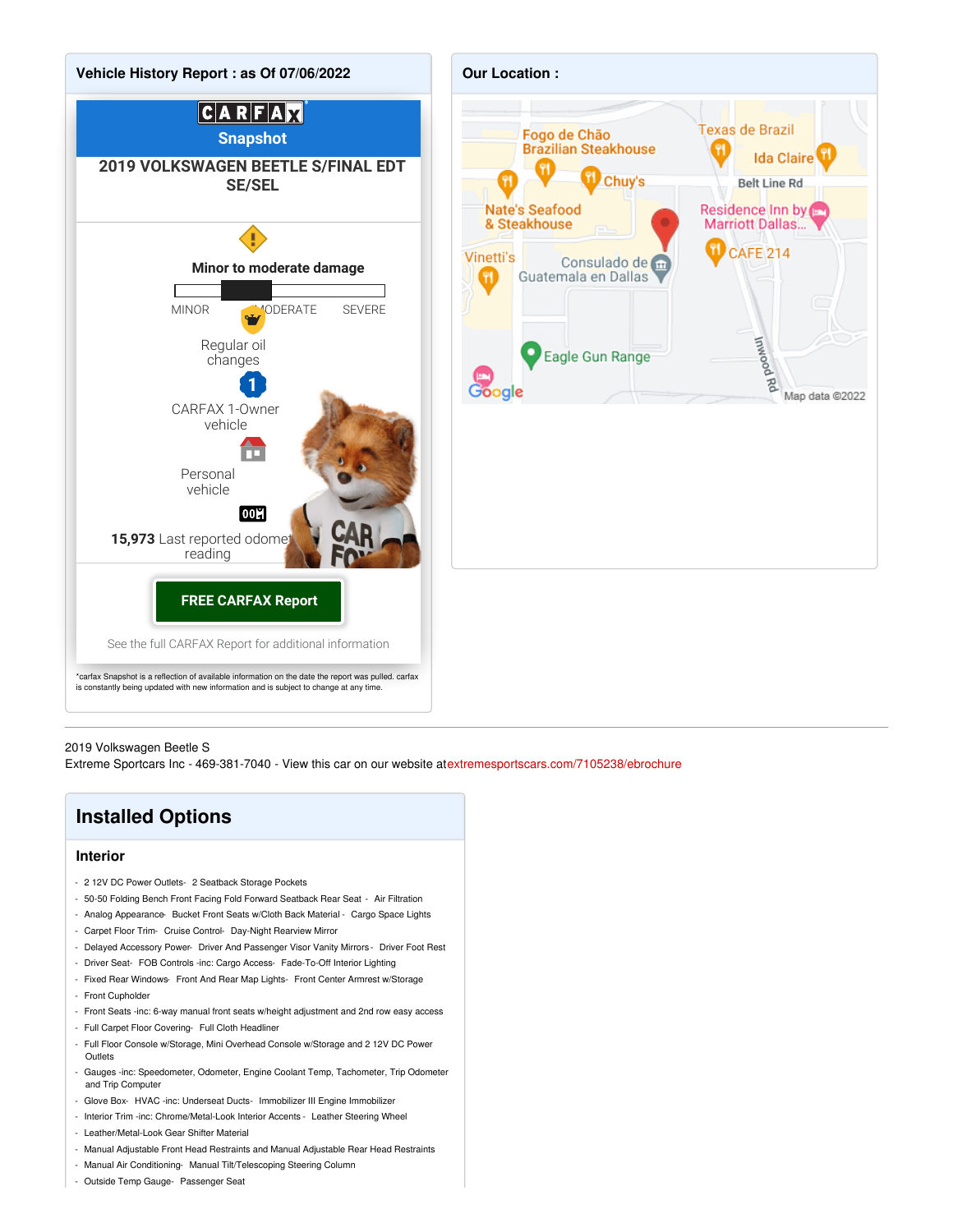- Power 1st Row Windows w/Driver And Passenger 1-Touch Up/Down
- Power Door Locks w/Autolock Feature- Power Fuel Flap Locking Type- Rear Cupholder - Redundant Digital Speedometer
- Remote Keyless Entry w/Integrated Key Transmitter, Illuminated Entry and Panic Button
- Rigid Cargo Cover- Systems Monitor- Tixo Cloth Seating Surfaces- Trip Computer
- Valet Function
- kaeferfach Instrument Panel Covered Bin, Dashboard Storage, Driver And Passenger Door Bins

## **Exterior**

- Aero-Composite Halogen Daytime Running Headlamps
- Body-Colored Bodyside Moldings and Chrome Bodyside Insert
- Body-Colored Door Handles- Body-Colored Front Bumper
- Body-Colored Power Heated Side Mirrors w/Manual Folding and Turn Signal Indicator
- Body-Colored Rear Bumper- Chrome Side Windows Trim- Clearcoat Paint
- Compact Spare Tire Mounted Inside Under Cargo- Fixed Rear Window w/Defroster
- Fully Galvanized Steel Panels- Liftgate Rear Cargo Access- Light Tinted Glass
- Lip Spoiler- Steel Spare Wheel- Tailgate/Rear Door Lock Included w/Power Door Locks
- Tires: 16" AS- Variable Intermittent Wipers- Wheels w/Silver Accents
- Wheels: 16" 10-Spoke Alloy

## **Safety**

- 2 12V DC Power Outlets- 2 Seatback Storage Pockets
- 50-50 Folding Bench Front Facing Fold Forward Seatback Rear Seat Air Filtration
- Analog Appearance- Bucket Front Seats w/Cloth Back Material Cargo Space Lights
- Carpet Floor Trim- Cruise Control- Day-Night Rearview Mirror
- Delayed Accessory Power- Driver And Passenger Visor Vanity Mirrors Driver Foot Rest
- Driver Seat- FOB Controls -inc: Cargo Access- Fade-To-Off Interior Lighting
- Fixed Rear Windows- Front And Rear Map Lights- Front Center Armrest w/Storage
- Front Cupholder
- Front Seats -inc: 6-way manual front seats w/height adjustment and 2nd row easy access
- Full Carpet Floor Covering- Full Cloth Headliner
- Full Floor Console w/Storage, Mini Overhead Console w/Storage and 2 12V DC Power **Outlets**
- Gauges -inc: Speedometer, Odometer, Engine Coolant Temp, Tachometer, Trip Odometer and Trip Computer
- Glove Box- HVAC -inc: Underseat Ducts- Immobilizer III Engine Immobilizer
- Interior Trim -inc: Chrome/Metal-Look Interior Accents Leather Steering Wheel
- Leather/Metal-Look Gear Shifter Material
- Manual Adjustable Front Head Restraints and Manual Adjustable Rear Head Restraints
- Manual Air Conditioning- Manual Tilt/Telescoping Steering Column
- Outside Temp Gauge- Passenger Seat
- Power 1st Row Windows w/Driver And Passenger 1-Touch Up/Down
- Power Door Locks w/Autolock Feature- Power Fuel Flap Locking Type- Rear Cupholder
- Redundant Digital Speedometer
- Remote Keyless Entry w/Integrated Key Transmitter, Illuminated Entry and Panic Button
- Rigid Cargo Cover- Systems Monitor- Tixo Cloth Seating Surfaces- Trip Computer
- Valet Function
- kaeferfach Instrument Panel Covered Bin, Dashboard Storage, Driver And Passenger Door Bins

## **Mechanical**

- 14.5 Gal. Fuel Tank- 140 Amp Alternator- 3.23 Axle Ratio
- 4-Wheel Disc Brakes w/4-Wheel ABS, Front Vented Discs, Brake Assist and Hill Hold Control
- 60-Amp/Hr 330CCA Maintenance-Free Battery w/Run Down Protection
- Electric Power-Assist Speed-Sensing Steering- Engine Oil Cooler
- Engine: 2.0L TSI 174 HP DOHC 16V Turbo 4-Cylinder -inc: direct injection
- Front And Rear Anti-Roll Bars- Front-Wheel Drive- Gas-Pressurized Shock Absorbers
- Multi-Link Rear Suspension w/Coil Springs- Quasi-Dual Stainless Steel Exhaust
- Strut Front Suspension w/Coil Springs
- Transmission: 6-Speed Automatic w/Tiptronic -inc: sport mode